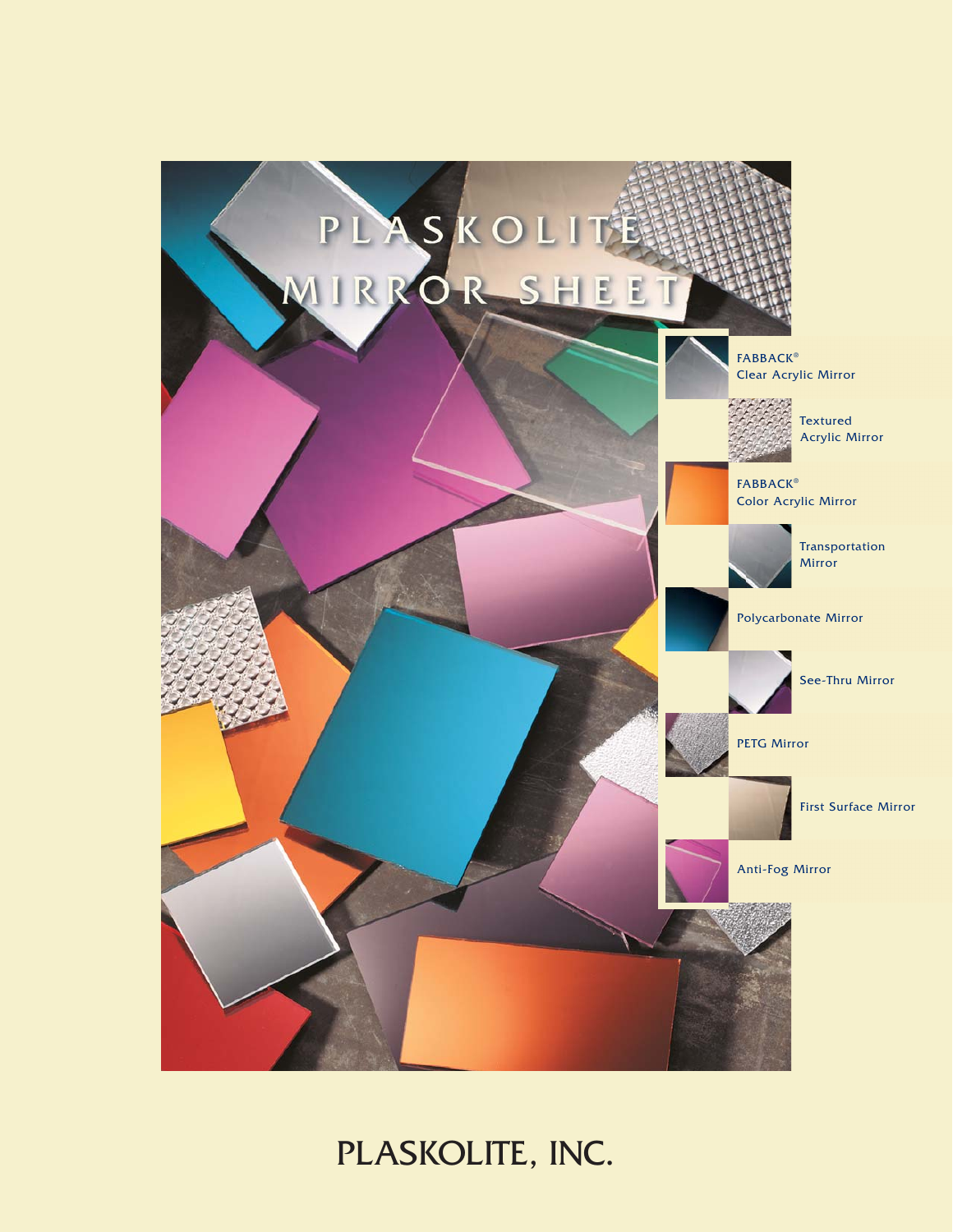### FABBACK ® Clear Acrylic Mirror

Made from Optix® continuously processed acrylic sheet, with the industry's toughest protective back-coating, this sheet is virtually scratch-resistant during fabrication. Vacuum metallizing with aluminum provides a superior reflecting surface.

- Available in 48" x 96" standard sheet size
- Available in 36" x 60" to 80" x 120" sheets; custom sizes available
- Available in .060" to .236" thicknesses
- 2-mil film standard; 3-mil laser-cut film and papermask available
- ARmadillo scratch-resistant coating available

### FABBACK ® Color FABBACK ® Color Acrylic Mirror Acrylic Mirror

Available in 19 standard colors. Many custom colors Available in 19 standard colors. Many custom colors and sizes available. and sizes available.

- Available in 48" x 96.5" standard sheet size Available in 48" x 96.5" standard sheet size
- 118" thickness only on stock colors 118" thickness only on stock colors
- 2064 Gray and 2404 Bronze available in .236" thickness 2064 Gray and 2404 Bronze available in .236" thickness
- Available in 2422 Amber, 1000 Blue, 2069 Blue, 2424 Blue, 1600 Bronze, 2404 Bronze, 1300 Gold, 2424 Blue, 1600 Bronze, 2404 Bronze, 1300 Gold, 1050 Gray, 2064 Gray, 2414 Green, 4674 Green, 1050 Gray, 2064 Gray, 2414 Green, 4674 Green, 1119 Orange, 1450 Pink, 1020 Purple, 1310 Red, 1119 Orange, 1450 Pink, 1020 Purple, 1310 Red, 1400 Red, 2423 Red, 2120 Teal, 2208 Yellow 1400 Red, 2423 Red, 2120 Teal, 2208 Yellow • Available in 2422 Amber, 1000 Blue, 2069 Blue,
- Green-edged acrylic mirror available Green-edged acrylic mirror available
- 3-mil laser-cut film supplied 3-mil laser-cut film supplied
- ARmadillo scratch-resistant coating available

### Polycarbonate Mirror Polycarbonate Mirror

Offers excellent strength, security Offers excellent strength, security and flame resistance. and flame resistance.

- Available in 48" x 96" sheet Available in 48" x 96" sheet
- Available in .118" and .236" thicknesses Available in .118" and .236" thicknesses
- See-Thru sheet and First Surface sheet available See-Thru sheet and First Surface sheet available
- ARmadillo scratch-resistant coating available ARmadillo scratch-resistant coating available
- 2404 Bronze and 2064 Gray available in .118" 2404 Bronze and 2064 Gray available in .118"
- Supplied with two-sided papermask Supplied with two-sided papermask



#### Textured Acrylic Mirror

Three interesting textures for special design needs:

- A-81 Stipple Pattern
- Prismatic Pattern
- Non-Glare Pattern
- Available in .125" thickness in 48" x 96" sheet
- Custom sizes and thicknesses also available



### Transportation Grade Mirror Transportation Grade Mirror

**Marine Grade** is a high quality, premium grade of  ${\sf FABBACK}^{\circ}$  acrylic mirror sheet. Double-inspected throughout the manufacturing process to ensure maximum quality. Popular in boat/yacht cabin areas. maximum quality. Popular in boat/yacht cabin areas.

- Available in 48" x 96" Available in 48" x 96"
- Available in .118" to .236" thicknesses Available in .118" to .236" thicknesses
- Custom sizes and thickness also available Custom sizes and thickness also available
- ARmadillo scratch-resistant coating available ARmadillo scratch-resistant coating available

Aircraft Grade is a high quality, abrasion resistant Aircraft Grade is a high quality, abrasion resistant polycarbonate mirror, specifically engineered for use in polycarbonate mirror, specifically engineered for use in Aircraft Gradedemanding aircraft applications. It is crack and shatter demanding aircraft applications. It is crack and shatter Aircraft Grade resistant, and will not support continuous combustion, resistant, and will not support continuous combustion, making it ideal for use in commercial aircraft lavatories. making it ideal for use in commercial aircraft lavatories.

- Meets FAR 25.853(a) flame retardant requirements Meets FAR 25.853(a) flame retardant requirements
- Available in 48" x 96" Available in 48" x 96"
- Available in .080" and .118" thicknesses Available in .080" and .118" thicknesses Available in .080'' and .118'' thicknesses
- Custom sizes and thickness also available Custom sizes and thickness also available

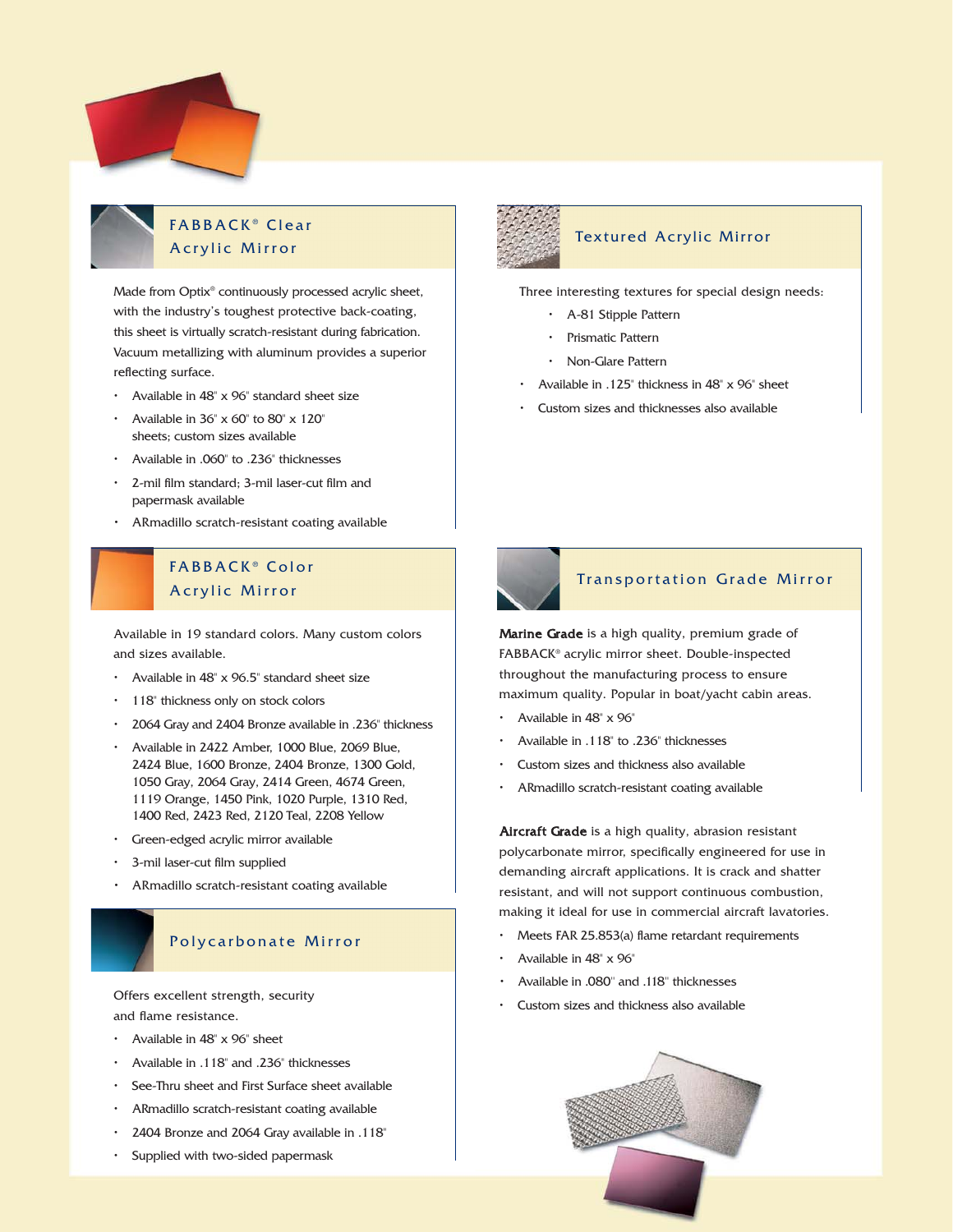

#### See-Thru Mirror

Also called two-way mirror. A semi-transparent aluminum film deposited on the substrate allows a percentage of incident light to pass through while reflecting the remainder. From the illuminated side, it's a mirror. From the darkened side, it's transparent. Used for monitoring and surveillance operations.

- Available in 48" x 96" sheet
- Available in .060" to .236" thicknesses
- Available in color
- Available in acrylic or polycarbonate
- Custom sizes and thicknesses also available

# First Surface Mirror First Surface Mirror

Two-sided mirror which reflects incident light in either direction. The dual surface reflection is ideal for appli-direction. The dual surface reflection is ideal for applications where the back of the mirror remains exposed, cations where the back of the mirror remains exposed, or where a reflection in both directions is desired. or where a reflection in both directions is desired. Two-sided mirror which reflects incident light in either

- Available in 48" x 96" sheet Available in 48" x 96" sheet
- Available in .060" to .236" thicknesses
- Available in color Available in color
- Available in acrylic or polycarbonate Available in acrylic or polycarbonate
- Custom sizes and thicknesses also available Custom sizes and thicknesses also available

#### PETG Mirror

Combines versatile fabrication properties with good impact strength, good design flexibility and speed of fabrication. Thinner-gauge sheet is ideal for children's toys, cosmetic uses and office supplies.

- Available in 48" x 96" sheet
- Available in .030" to .118" thicknesses
- Supplied with polyfilm or papermask



# Anti-Fog Mirror Anti-Fog Mirror

The anti-fog coating is applied to high quality  $\mathsf{FABBACK}^\circ$ acrylic mirror and polycarbonate mirror in a Class 10 acrylic mirror and polycarbonate mirror in a Class 10 certified clean room. Anti-Fog mirror is engineered to certified clean room. Anti-Fog mirror is engineered to withstand fogging under the toughest conditions. withstand fogging under the toughest conditions. Commonly used in shaving/shower mirrors, dental Commonly used in shaving/shower mirrors, dental mirrors, and sauna, health club applications. mirrors, and sauna, health club applications.

- Available with abrasion resistant coating Available with abrasion resistant coating
- Call for quotation Call for quotation

#### **All mirror acrylic sheet is produced with a 1" overage on length and width.**



FABBACK® mirrored acrylic sheet features the industry's toughest protective back-coating. The durability of this sheet makes it virtually scratch-resistant during fabrication.